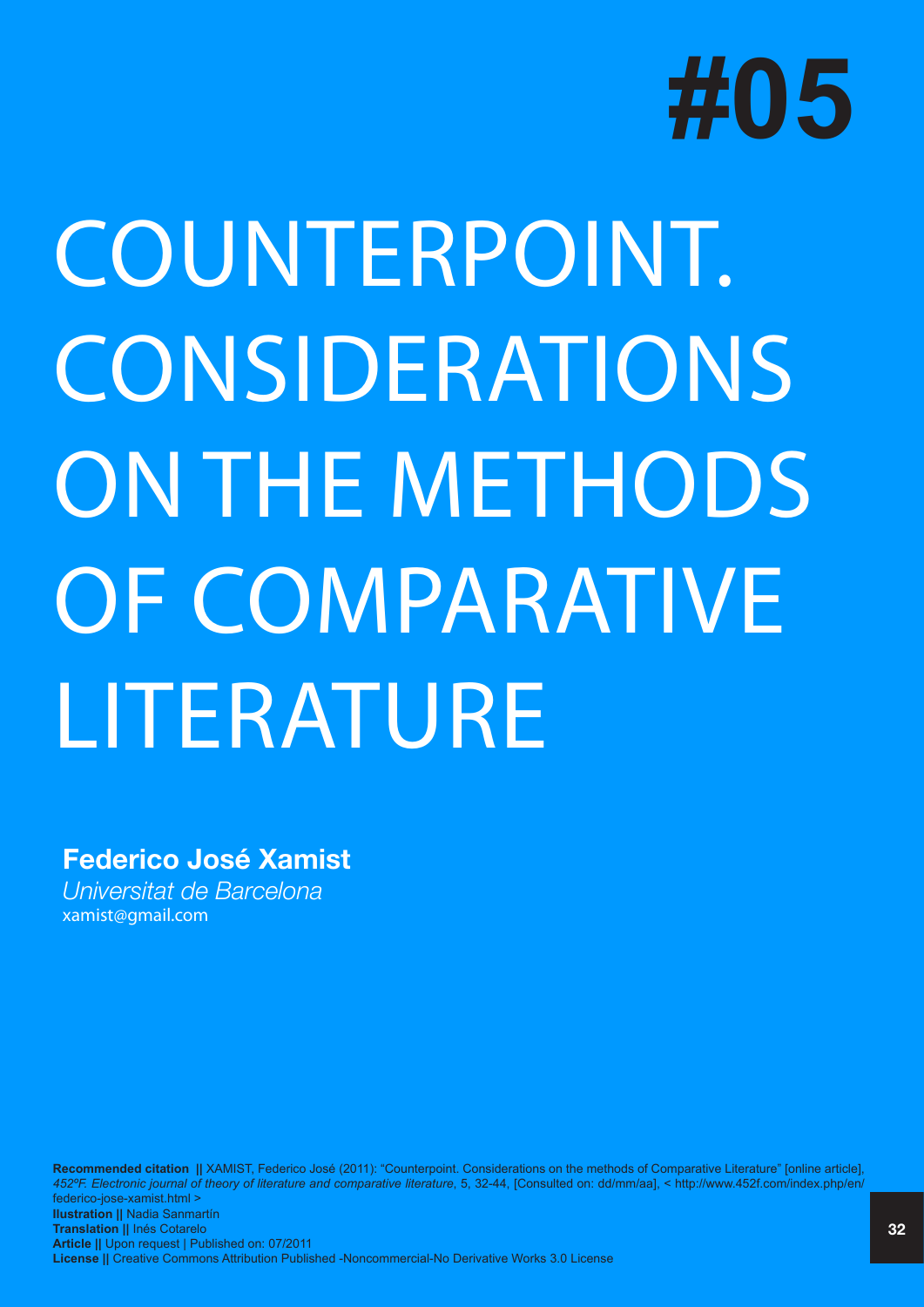



**Abstract ||** This essay offers a critical review of the different stages along the elaboration of a theory, a methodology and a canon for what we nowadays call literary studies. Thus, the first step of this journey consists on the recording of the sources of this path which appears, as a symptom of modernity, during the first half of the  $19<sup>th</sup>$  century. As we carry on with our analysis –second step–, the problems –oftentimes antithesis– which can be appreciated in the coined categories is shown from different angles. The third step –the decisive one– stems from an attempt to evaluate critically this course as well as the discovery of certain openings that, in our opinion, host the magisterial lessons of a theoretical thinking that seems to have stagnated from the second half of the 20<sup>th</sup> century onwards. The title "Counterpoint" illustrates the character both antithetical and synthetic of our topic.

**Keywords ||** general literature | comparative literature | canon | method | comparison.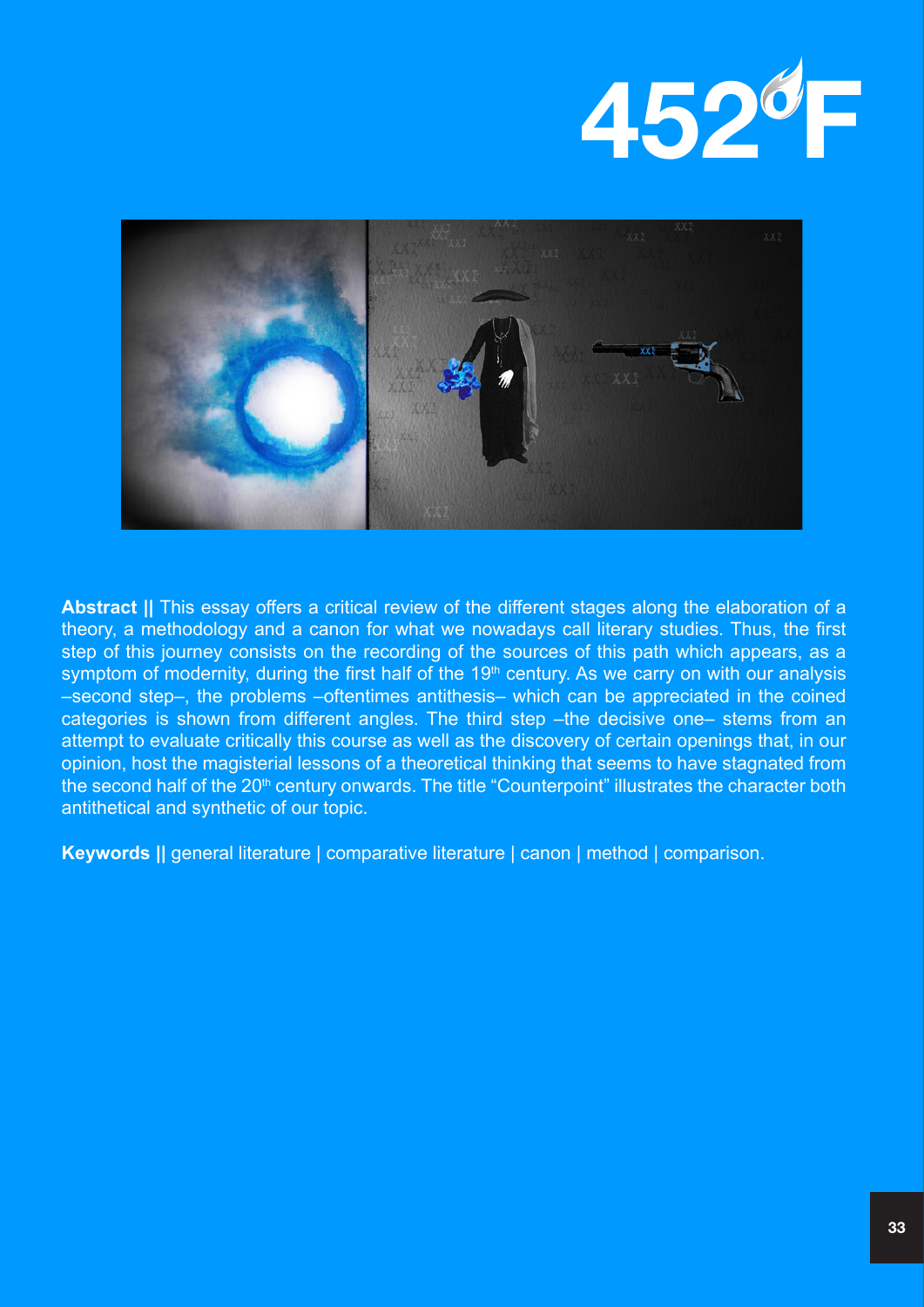...the poem, rising from the well of mud and stars, will silently witness that there was nothing in it that did not truly exist elsewhere, in that rebellious and solitary world of contradictions. R. Char

#### **0. The origins of Comparative Literature. The problem of origins**

Everyone would more or less agree on the fact that talking about a book can be very boring. Even so –and on a similar justification depends the future of our work–, the reading of a text is always perverted by an infinity of events and experiences, which are at the same time perverted by the very same reading, giving rise to conversation, a human practice that has been mysteriously expiating our feelings of impurity for quite long.

In the first place, it must be admitted that someone has written something because he has read something (even if just a spelling book); on the other hand, the reader is someone who collects in his mind relatively alien images and adds them to his own collection of existential fetishes, which he arranges and disarranges continuously, in an obsessive manner, while waiting for some kind of sense or another such satisfaction. This perversion between reader and writer, life and writing, though, does not want, should not and cannot be corrected, given the fact that, aside from being highly pleasurable, it marks the starting point of what constitutes properly a literary work, that is, the titanic fight between fiction and reality, such as in "I won't leave you until I know your real name". Even if lately the literary conversation has become somewhat boring, I think it is beneficial to stay in the consciousness of dialog.

It does not seem insignificant that Comparative Literature has been born as the result of a controversy. Much less so, if we think that this discipline, relatively new as an institution, has become one of the most effective critical mechanisms for the literary discussion in the last century. Even when it has tended to stagnate –original sin of all sorts of knowledge- it has been from itself, or at least by repositioning itself in the controversy, from where it has been able to intervene again in the historical development of literary studies.

If we wanted to define the controversy, we would see how it constantly becomes blurred; in this sense, the problem posed by Comparative Literature is not the assumption of a canon but the reconfiguration of a new level of discussion when all established values have dissolved. Notwithstanding this "zero degree", in order to be able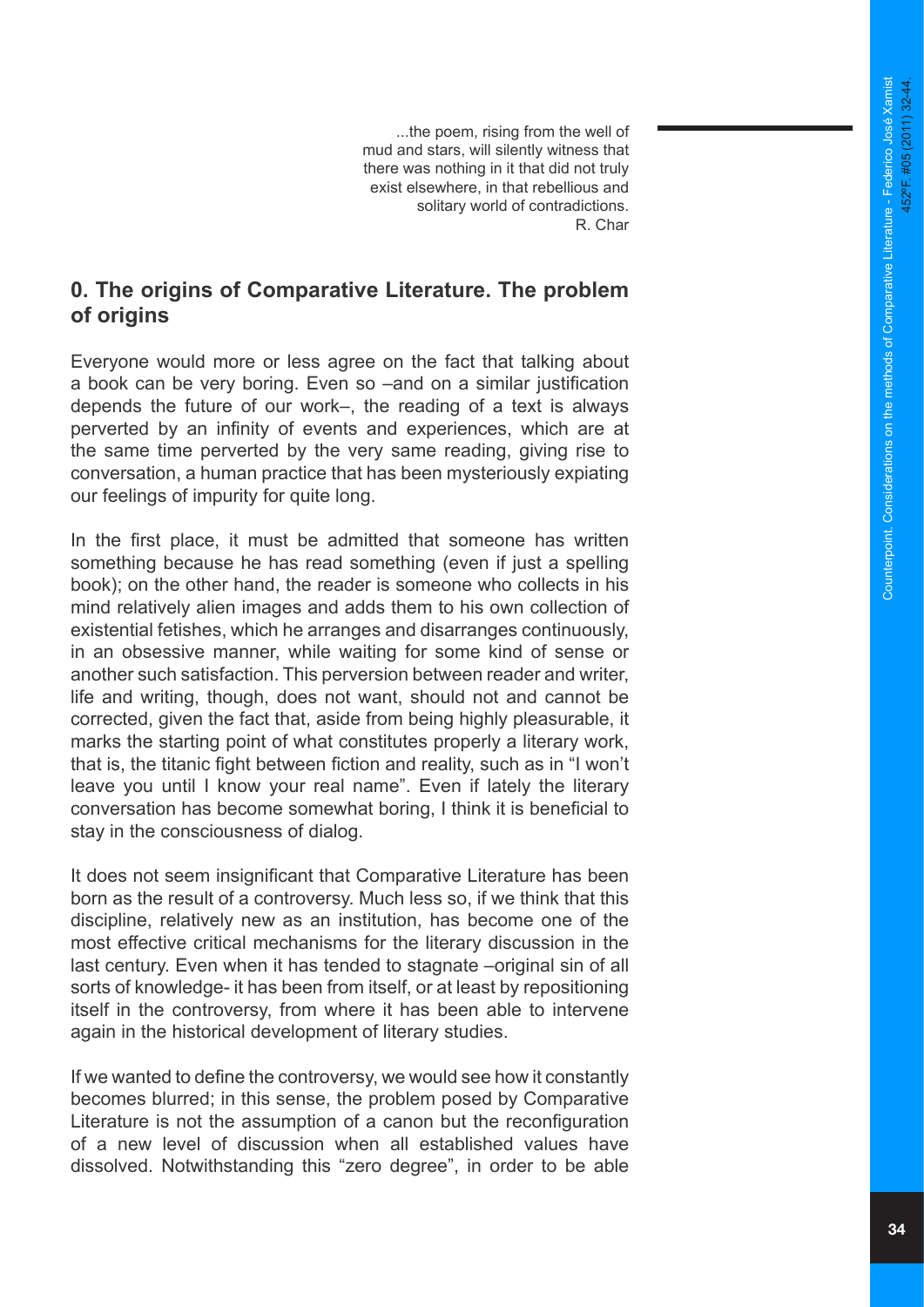to speak of Comparative Literature we have had to assist to its institutionalization, which presupposes a tacit agreement on the term "Literature". In order to establish our objective correlative, we could say that the historical origin of the controversy –conscious of the schematic character of the time line– is given by the fragmentation of a homogeneous linguistic space, the Latin language, and the rearticulating of a given socio-political space, Europe.

The problem with Comparative Literature such as it has reached us, i.e., as something more than Comparative History, has its origins in the term Weltliteratur coined by Goethe in 1827. In effect, the term proposed by Goethe is an answer to the sociopolitical and linguistic juncture mentioned before, since it was thought of as a way to tackle territorial conflicts and the problem of certain languages which, to be understood in all their complexity, must be seen through the kaleidoscope of a common history and common language of culture.

If we go back with this way of understanding the literary phenomenon, we can propose analogous considerations on Classical Antiquity, and we could ask ourselves to what degree Latin literature becomes independent of its Greek counterpart –specially knowing that the first Latin "literary work" is a translation of the Odyssey and remembering the linguistic worries of Cato the Elder-; or to what degree that same Greek literature is subsidiary of other Semitic and Indo-European traditions. In this sense, the origins of Comparative Literature –like all origins–- suppose a mutual consent, and the versatility of any analysis depends on its capability to constitute itself in a determinate fact. From this perspective, in order to speak of Comparative Literature we would find ourselves constantly compelled to reflect on what notion of literature answers to Weltliteratur or, at least, to look for a more suggestive objective correlative.

What is determining for the later development of Comparative Literature and its academic status is the fact that is has constituted itself as a problem only as far as the consciousness of a perennial conflict, i.e., the spurious birth of all literature, has existed, and not only with regard to other literatures but even with regard to other forms of art (suffice to think about the pictorial origins of the linguistic sign). This consciousness makes it essential to always have the backdrop of a theoretical reflection, of the constitution of an adequate scene for each act of comparison, but it also demands from the comparativist attention to the multiple reverberations that have given a visible body to words.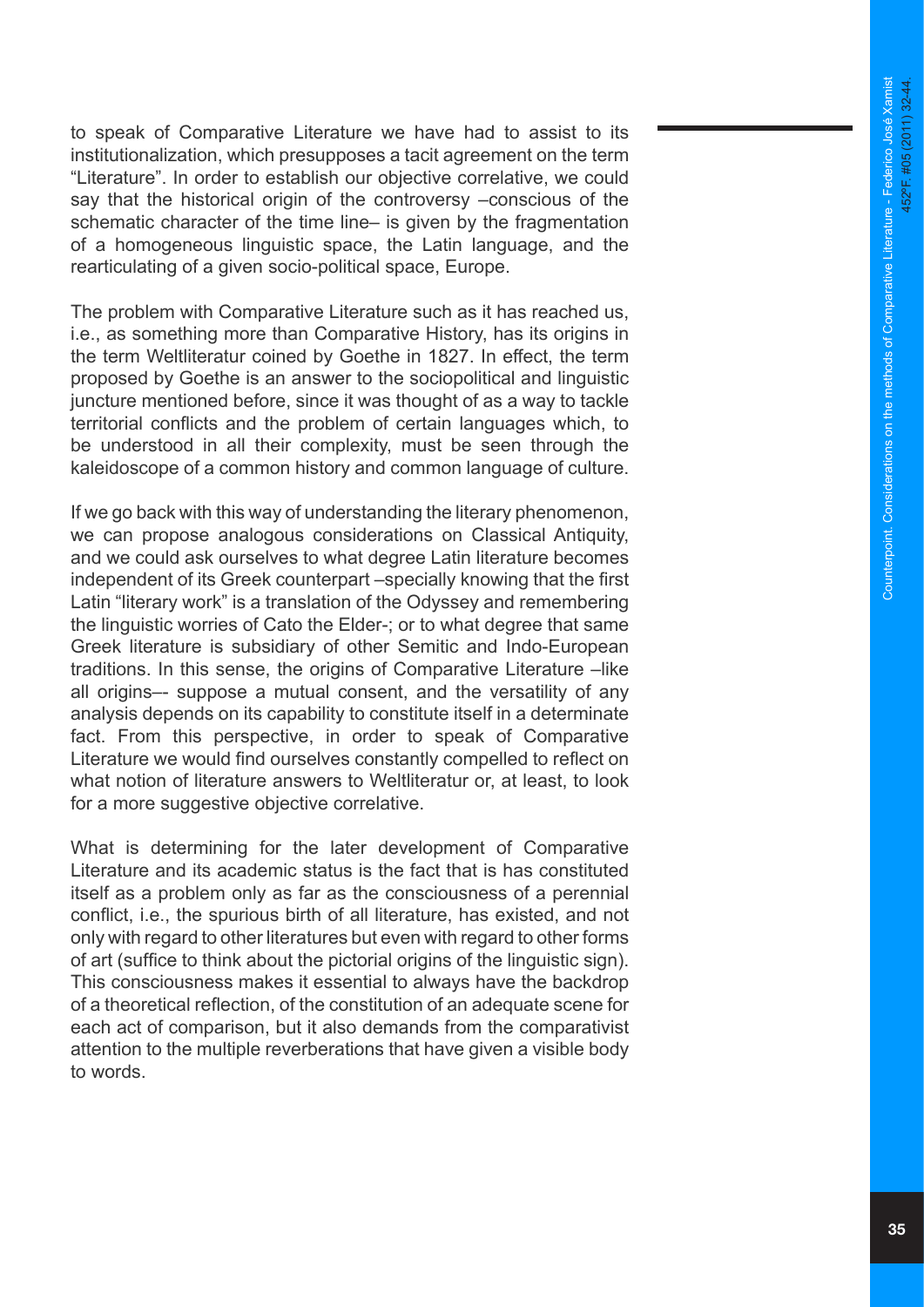#### **1. Historical development of the controversy**

The lessons of professor Abel-François Villemain, in 1828, are usually cited as the first institutional moment of Comparative Literature. However, *this* Comparative Literature appears since its very origins –and as will be confirmed by J. Texte at the end of the 19th century and J. M. Carré in the mid 20th century– determined by the History of Literature. From this moment on and until the crisis proclaimed by R. Wellek, Comparative Literature will be permanently perturbed by the historicist paradigm which, in its turn subsidiary of positivism, will postulate the definition of proper features for each modern nationstate using literature as a binding element. Thus, historicism not only presented a catalog of consummated facts, but from a certain state of affairs intended to carry out a concrete project –moment in which it ceased to be merely illustrative– becoming the sanctioning dogma of the national borders. In this context, and even if in some occasions it allows for mutual knowledge between nations, literature turns into a very effective means of uniting a collectivity and the common values that support it. Hence the permanent dependence –under the historicist perspective- of Comparative Literature with respect to a national literature (or literatures), defined from the suspicious assumption of a national purity.

However, in the same period and in the same excerpt where he proposes the term *Weltliteratur*, Goethe proclaims the death of national literatures noting the unfathomable character of sources and influences. This problematic articulation between source and influence will be solved, in this first institutional period, by the elaboration of picturesque comparisons which go beyond the field of literature to shape the uses of the peoples.

Several years after professor Abel-François Villemain's lessons, which confirmed his historicist roots, Jean-Jacques Ampère at the Sorbonne gives his lesson entitled *Histoire comparative des littératures*. As will be noted by R. Wellek in the fifties, the thought line marked from that point on will be determined by Taine's triad: *race, milieu, moment*. The positivist superstition applied to sciences of the spirit –which consists in believing that a tree can be "treated" the same way as a being such as man-, will lead into sculpting in a pitiless way the place of literature on the pillars of a handful of Indo-European languages.

Under the appearance of a supposed superseding of the classical poetics and the universal certitude of the scientific paradigm, at the end of the 19th century J. Texte will produce an orderly program of development for the Compared History of Literature. The first moment would deal with generic and theoretical questions; the second, given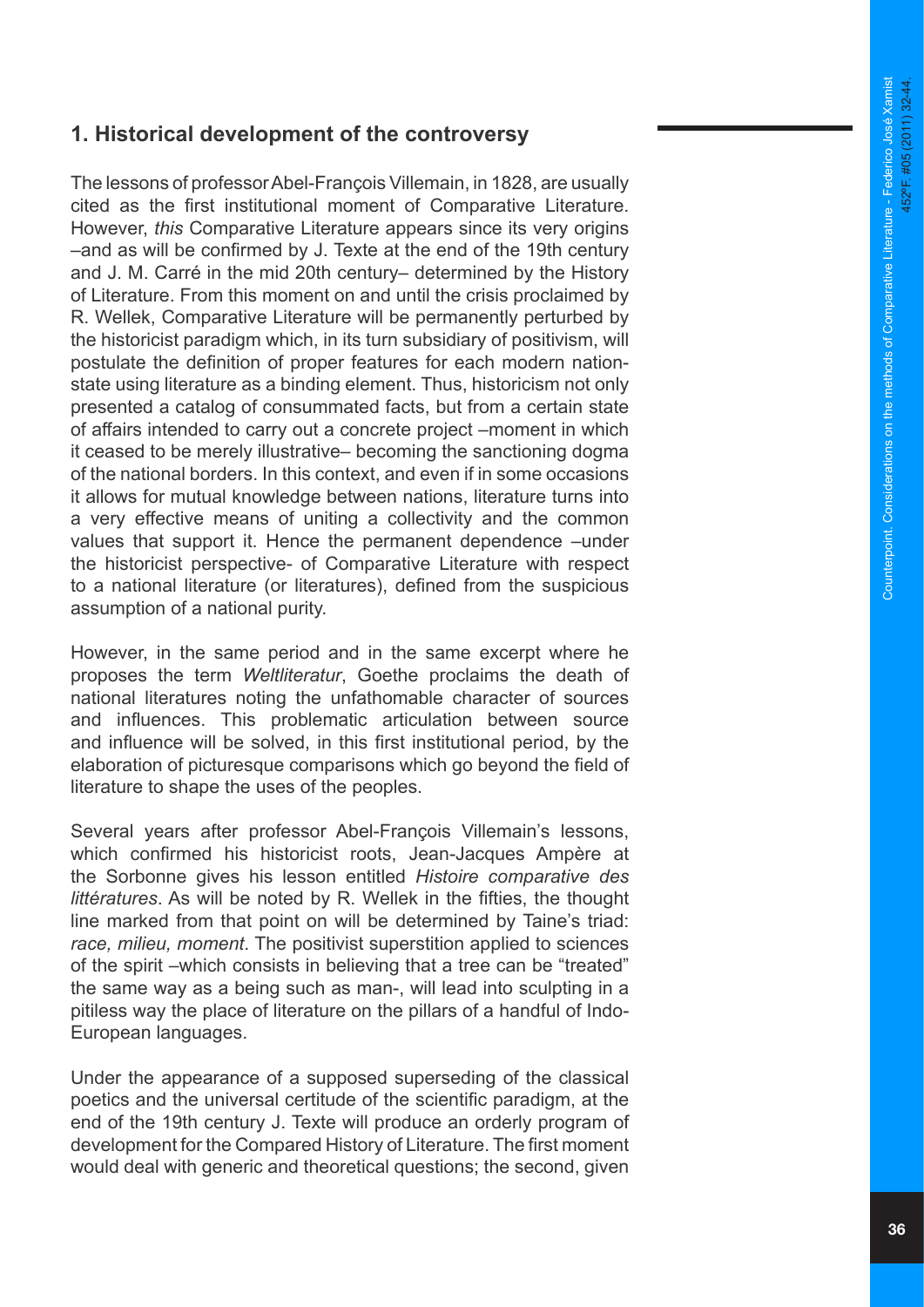a "scientific" language, would direct our attention to popular literature to find the lines of force that would allow us to distinguish clearly the peculiarities of the monuments of modern literatures, a third moment in which there is an abyss between the popular and the cultivated, and were the modern becomes a Neoclassical mirage. The fourth moment, once put together the catalog of titans of each nation –France, England, Germany, and, with good will, Italy and Spain–, would consist in the constitution of the canon through the assumption of a General Literature or *Weltliteratur* (Texte, 1902).

However, if we look closely at that outline, we will find that Texte's point of arrival corresponds to Goethe's starting point. That is, the methodological problem cannot arise from generic questions, but from the obvious difficulty of understanding the relations of an object of study with multiple dimensions. In its turn, the consciousness of the imbrications between diverse traditions predates the modern myth of national literature and it is precisely what compels to the research of other languages and literatures, not in an exclusive manner but as a counterpoint which, while not being a mere addition of its parts, allows for the recognition of each of them in the continuity of their relations. The canon, then, even if a lesser evil of the institutional reality, is still a caricature of *Weltliteratur* .

Already at the beginning of the 20th century we can explicitly recognize a first moment of crisis in the historicist-positivist model of Comparative Literature. Benedetto Croce, in his 1903 essay entitled *Comparative Literature*, openly rejects the positivist orientation of literary studies. For Croce, "The comparative method is simply a method of research and therefore cannot determine the limits of a field of study" (Croce, 1998: 32).

The basing of a Comparative History of Literature on General Aesthetics not only limits the notion of literature to a handful of nations from Central Europe, but it cuts off the critical possibility of rethinking the meaning of literature within the scenario of modernity, since it would belong to the immanence of historical processes. In its turn, Croce's *storicismo assoluto* –influenced by the Philosophy of History– understands history not as a catalog of isolated and static facts, but as a stage for an interpretation of the spirit.

If on the one hand Texte announces inquisitorially the danger run by Comparative Literature when separating itself from Linguistics, Ethnography and History, on the other hand Croce warns that Linguistics –and human sciences in general– informs but does not endow with an intuition of the true functioning of language. For Croce what is determinative in the field of literary studies is not the command of any given data; from the wider perspective of his Aesthetics it is intuition –correlate of the creative genius– which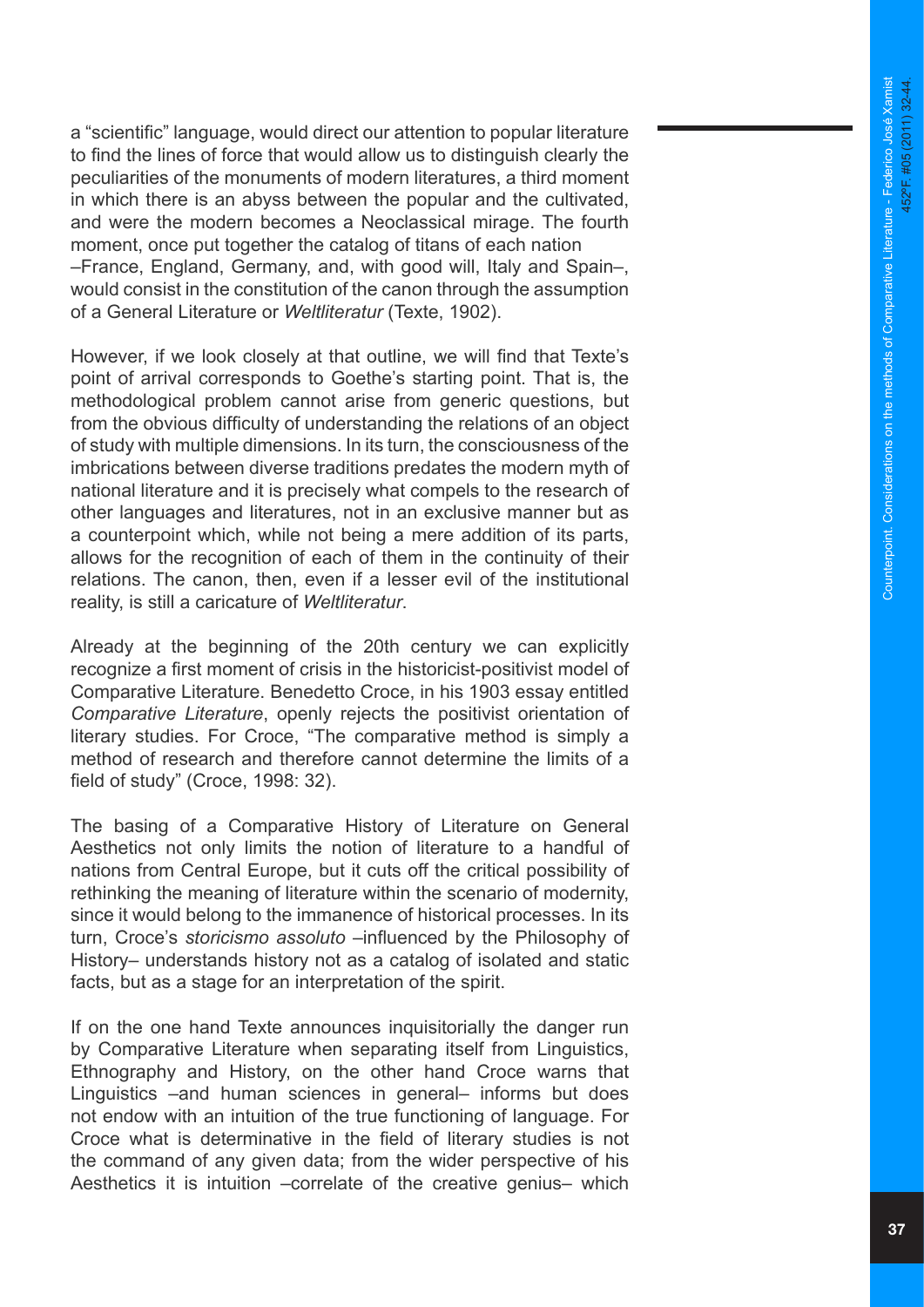allows for a true understanding of the artistic fact, that is, the most elevated of knowledge, which consists on the unit undifferentiated of that which is real (what we perceive) with the image of all that which is possible. According to Croce and on the same line as Goethe's proposals, the problem of sources and influences –decisive when it comes to establishing the designation of origin of a literature– will never be settled once and for all.

On the other hand, the objective of comparison, understood within a theoretical level as opposed to a practical one, would not be literature properly but the spirit of the time or *Zeitgeist*. However, notwithstanding this diversification of the object of study as opening to the art scene in general, the sharp separation proposed by Croce between the theoretical and practical fields and the dissolution of the literary status –operation which dissolves in its turn any *Weltliteratur*– leaves the methodological problem in itself unresolved, i.e., to find a path which will allow to effectively perceive whether a particular work belongs to a determinate state of the art. The Crocean critique of the scientific method warns of such nonsense as giving epistemological status to "Germanness", but it also puts us in the difficult situation of recovering a projection background that preserves the critique.

Almost twenty years after the appearance of *Literature Comparative*  by H. M. Posnett and the same year in which Croce's essay was published, Ch. M. Gayley asks the question *What is Comparative Literature?* In this distance between the works of Posnett and Gayley we can appreciate not just the passing of time, but the transition from a declarative position to an interrogative approximation. Notwithstanding the skeptical connotation of all questions, Gayley's interrogation installs itself at the center of its own object, that is, controversy. Even if Gayley is still proposing an orderly list of tasks for comparison –just like Texte would–, he points out that "the comparison is not only established between different national literatures, but between any elements that take part in literary history or between any stages of the history of an element" (Gayley, 1903: 40).

The comparison, as methodological possibility of a *Weltliteratur*, must allow for its own critique at the same time that it enables the vision of its object, as a correction of the shortsightedness inherent to any point of view. Even if Comparative Literature helps access the literary phenomenon in all its complexity, it cannot stagnate in its own decantation. In that sense F. Baldensperger's warning becomes especially relevant, not only about a deterministic point of departure, such as in the case of Taine, but also with respect to a deterministic point of arrival, such as F. Brunetière's who applied the idea of "progress" to literature. Determinism, as Baldensperger points out, "operates on apparent results, not on true factors" (Baldensperger,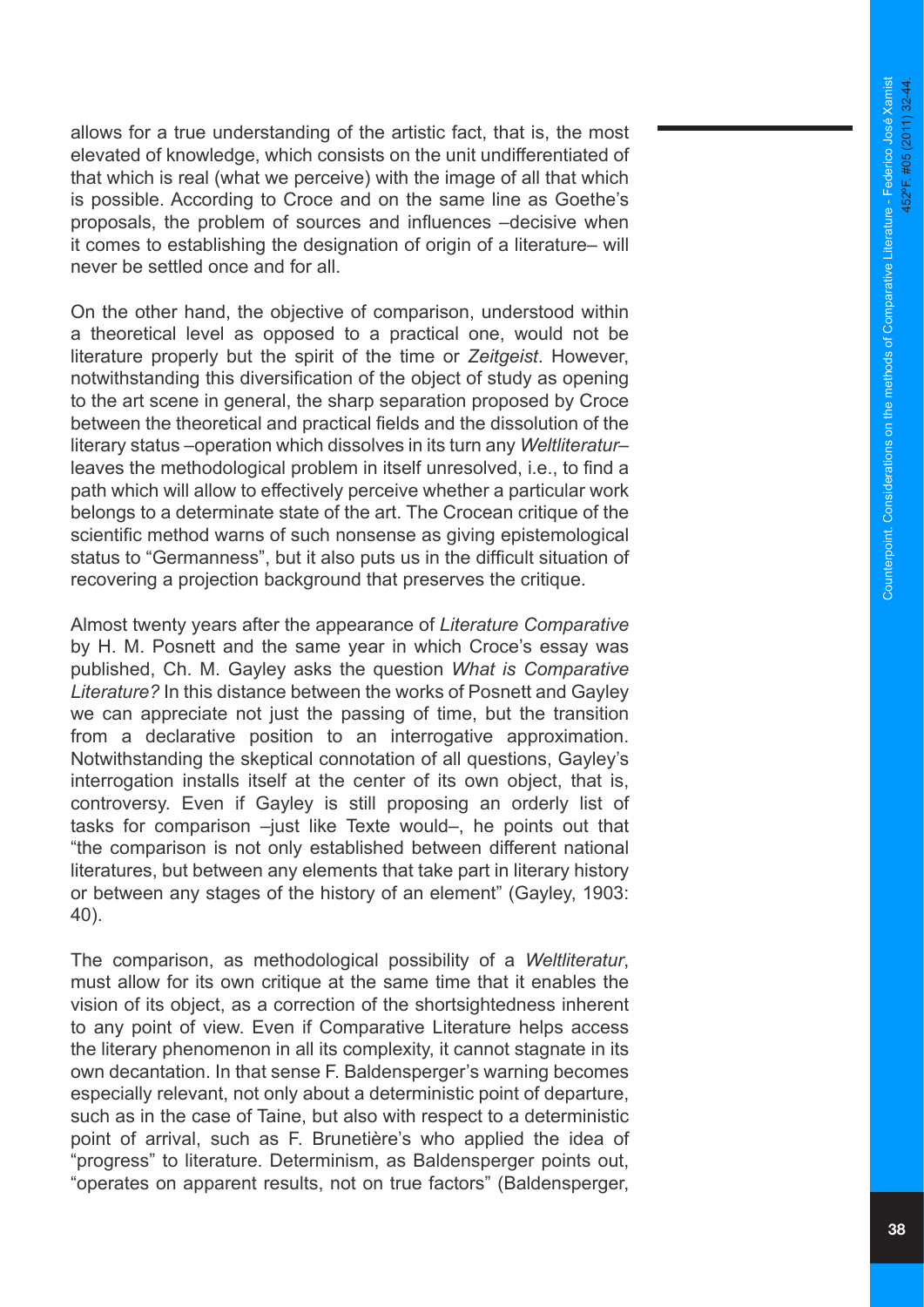1998: 59).

According to the blocking view proposed by Gayley both as theory and critique, and with the clear conscience that the assumption of genres, nations and races does not constitute neither its starting point nor its goal but its emporium, comparison will continue to be an authentic method inasmuch as it does not replace its object of study which, even if it bothers many, is still appearing in the complexity and transience of the relations of a given work with its cultural context both inexhaustible by any epistemological claim.

Given the debate which at the beginning of the 20th century reveals the insufficiency of the scientific paradigm, Baldensperger's warnings on the superstitions about origins and progress, as well as P. Van Tieghem's observations in the thirties, which confirm the need to open the comparative fields through notions ampler than Petrarquism, Romanticism, Symbolism, etc. –notions that develop as a corollary to the problem of sources and influences–, it seems astonishing that in the fifties J. M. Carré and M. F. Guyard would still be presenting Comparative Literature as a branch of Comparative History of Literature; or that in the eighties, even if with a touch of irony, P. Brunel (1994) devotes himself to terminological puns between Comparative Literature, General Literature and Universal Literature –without dealing with the problems of the translation of terms that very often correspond to idioms– and to the search of an author genealogy as arcane as that of the Old Testament .

However, from the schematic character of the notion of the "image" of the other, introduced by Guyard but subsidiary of the tender observations of M. de Staël and the 19th century *tableaux*, appears H. Dyserink's take which proposes comparison as a way of approaching the problem of otherness and as demystification of national identities. In that same line, D. H. Pageaux, incorporating semiological and structural notions, transforms the comparison into the mechanism to decipher cultural identities, where the "literary image" is understood as a group of ideas about the foreigner inserted in a process of literaturization as well as socialization" (Pageaux, 1994: 103).

The development of "Imagology", for which "it is convenient to identify the great oppositions that structure the text (to simplify: I-narratorculture of origin *versus* characters-represented culture-the Other" (Pageaux, 1994: 105), constitutes the last breath of a canonical way of understanding Comparative Literature as a science which must provide quantifiable results.

After the resounding failure of the European project, which evolves from the barbarity of the French Revolution to the barbarity of World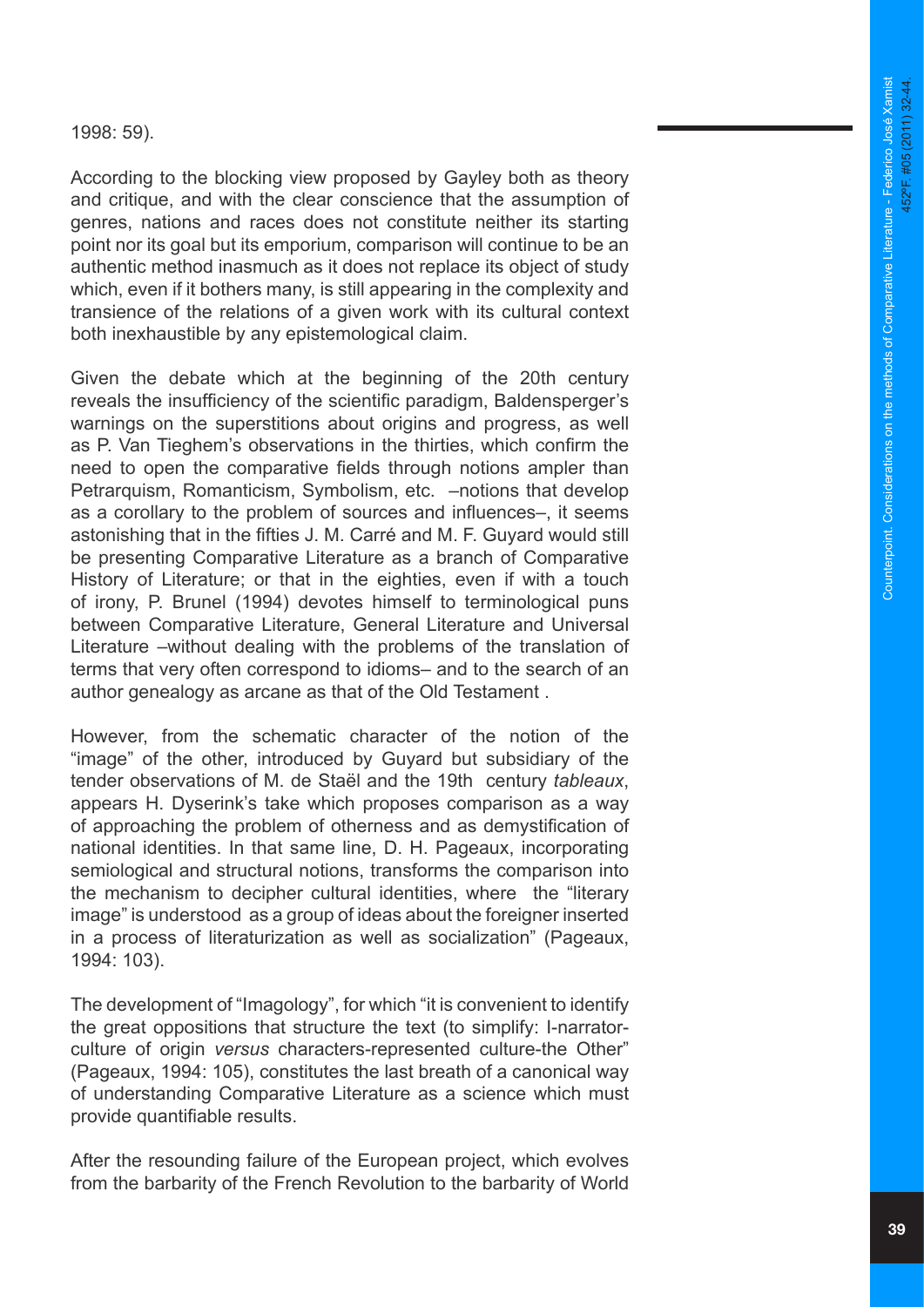War II and reveals itself as the result of artificially inflated nationalisms, one might ask whether there really ever existed a properly national literature, whether the starting point is not the comparison in itself, i.e., the need to apprehend the object of study's identity as a relationship.

The American critics –lead by Wellek and Remak–, warn us however of the already mentioned failure, compel us to pay attention to the supposed historical innocence of their critique to the European picture. In that regard, and searching for the line of continuity between both blocks we can find it in the definitions of Comparative Literature proposed by Gayley –quoted above- and Remak:

> Comparative Literature is the study of literature beyond the borders of a particular country and the study of the relations between literature and other fields of knowledge or opinion such as the arts (*i.e*., painting, sculpture, architecture, music), philosophy, social sciences (*i.e*., politics, economics, sociology), religion, etc. In brief, it is the comparison of a literature with other or others and the comparison of literature with other areas of human expression (Remak, 1961: 89).

The object of comparison is a literature which appears precisely as epistemological possibility when it is capable of overcoming the borders of a particular country and its own conceptual borders. Gayley (1903) and Remak's (1961) definitions are to be understood within the spectrum of the crisis in the comparativist discipline as a permanent appeal to understand the literary studies as an instance of aperture. Conscious of its overlapping with other fields but protective of its institutional place, Comparative Literature must center "not so much in the acquisitions of a comprehensible metalanguage, a systematic poetic, but, preferably, in what I have previously suggested: the possibility of comparing literature with anything" (Culler, 1998: 117). This versatility as put forth by Culler with some irony is, as he himself states, the only chance of survival of literary studies in the institutional frame of universities, versatility that can only be found in an agreement which keeps its tension and which in the present case would be given by the relation between a Literary Theory, which tries to establish a general notion of literature, and a Comparative Literature, which seeks to permanently widen its own limits by modeling itself in its chronological evolution.

#### **2. Situation of Comparative Literature**

Historicism as criterion and certainty of human "sciences" was as early as 1905 overshadowed by the Theory of Relativity. Given the total skepticism proposed by Deconstructivism about the link of language and reality –which suggests infinite plays within the closed universe of some signs which are incapable of modifying the status of reality–, in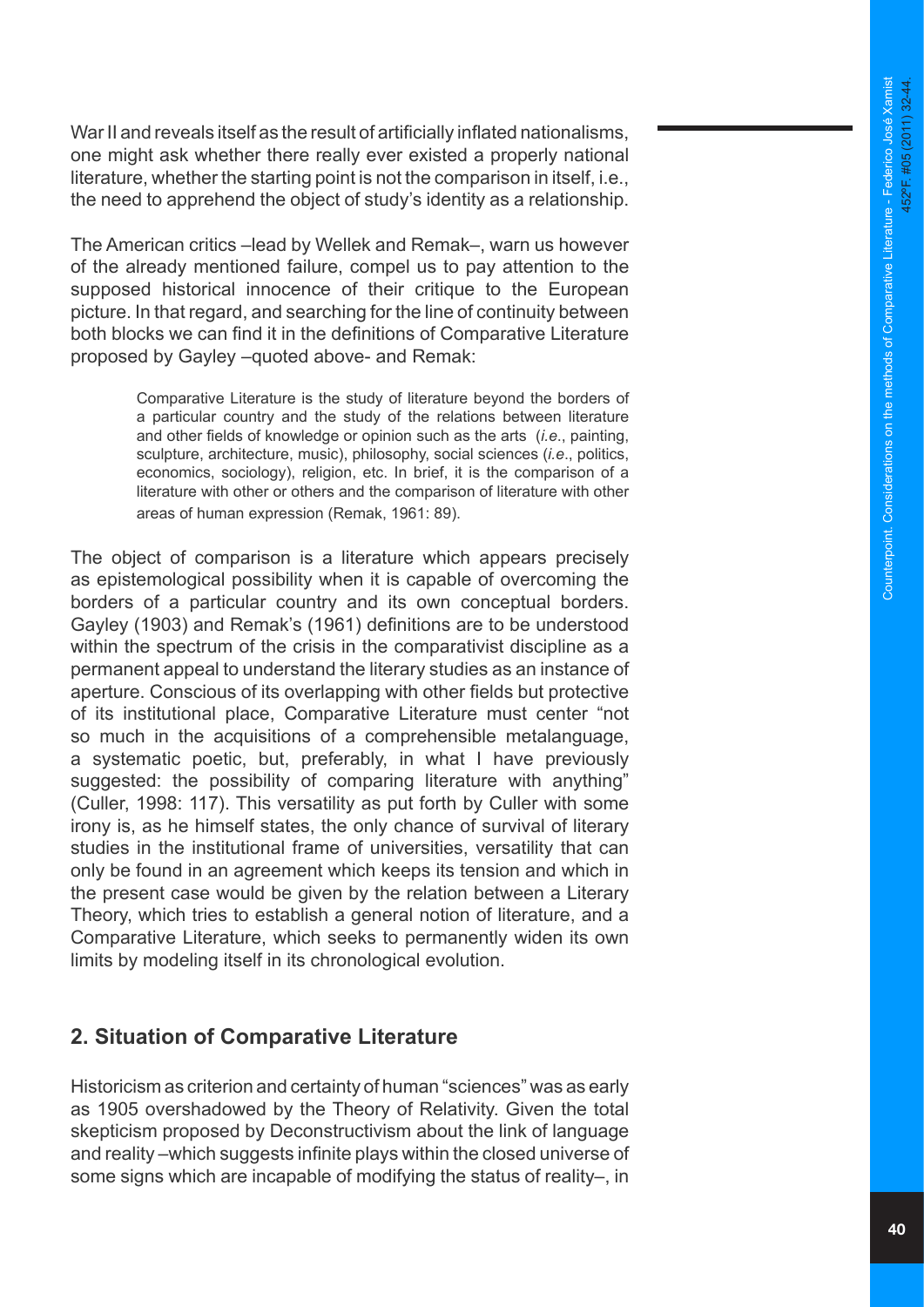the sixties H. G. Gadamer employs the concept of "play" understood as an opening to the comprehension of the world, –comprehension which within M. Heidegger's philosophy, from which stems the notion, constitutes not a merely speculative instance but an articulation of the acting. Not ignoring the contributions of Linguistics (of the notion of text in particular, which, insofar as topic and comment, works as a hinge between the clarity of the work as construction and the opaque background of the acts), Gadamer brandishes the work of art as the maximum hermeneutical instance –where the literary work is presented as *eminent text*–, and from here develops a critique of scientism applied to the work of art. Gadamer uses the notion of play in order to illustrate the ineffectiveness of a method whose most important premise should be the consciousness of a "knowledge that we do not know" (Gadamer, 1977: 143 et seq).

Faced by the need for abstract certainty for any act of interpretation – certainty which is most of the times more authoritarian than rational–, the "aesthetic conscience" is incapable of understanding its object of study, which resists to be restricted into any kind of a priori. Already in the twenties, in his book *The Inverted Perspective*, the Russian mathematician and philosopher Pavel Florensky proves that the space of the aesthetic "consciousness" and the "time" of Historicism in no way exhaust the description of man's space-time: "The perspective image of the world is but *one* of the ways to draw" (Florensky, 2005). However, even when this perspective acquires a subversive character, the work of art does not only put in evidence the insufficiency of the scientific paradigm, but it also puts forth the need to take back to its own function the very same notion of method.

At the point where we have left the controversy, notwithstanding the opening of the literary phenomenon, the methodological conflict begins to blur. In this sense it is vitally important the revision carried out by Gadamer of the notion of method applied to the work of art.

In the same line, the notion of "horizon" comes up at the end of the seventies, introduced by Jauss and the Aesthetics of Reception in the field of literary studies. The notion has its foundations on a conception of history no longer thought of as an imperturbable and immediately given line, but as a horizon, that is, as distance where something shows.

The metaphor of the horizon, when taking into consideration Rousseau and Pichois' pleas on a certain metaphorization of categories, and remembering the interesting link established by Ricoeur between the metaphor and the use of models in the field of mathematics, is given

by a way of understanding history not just like verifiable facts but as a current fact.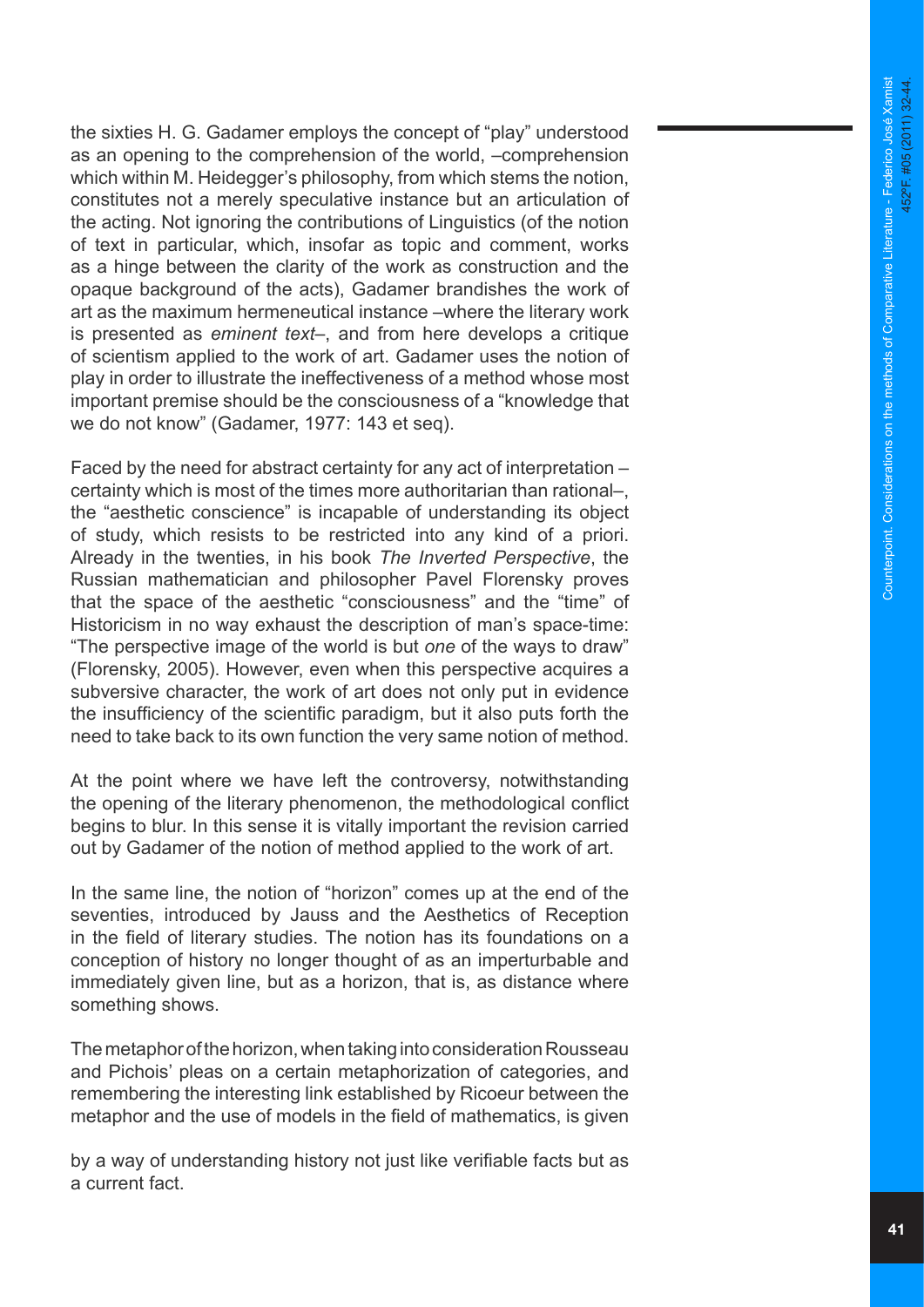Gadamer and Jauss' considerations on the notion of horizon are pervaded by this conception of history, which comes from the distinction made by Heidegger between knowledge of time or historical science (*Historie*) and the happening in itself in the present time (*Geschichte*).

For Heidegger historical science is a moment derived from temporal occurrence, and in that articulation is where all the comprehension takes place in effect.

Starting from that distinction, the notions introduced by the Aesthetics of Reception cause a hermeneutical turn in literary studies, where the central notion of horizon regulates the condition of literary *fact* as object of historical knowledge but subject to a present moment which appears focused in the reading act.

The *current* reception of literary works, be it Homer's *Odyssey* or Joyce's *Ulysses*, and the very status of literature are modified by the possibilities of their own interpretation, always determined by a concrete situation. The authentic "epistemological consciousness" comes thus not so much from the dominance and the exhaustion of the object of study but from the consciousness of the limits of that objectifying knowledge and the constant renovation within a determinate context.

Faced with the problem of method, we can observe that the ridiculous certitude where scientific discourse falls asleep competes with the deep torpor of a timeless theoretical knowledge.

The need to replace the epistemological status of literary studies is confirmed by the notion of "intertextuality" contributed by Julia Kristeva in the sixties. Despite, the chasm separating structuralism from hermeneutics, which consists in the strict distinction between *langue* and *parole*, intertextuality allows for the consideration of the literary text as something more than a confinement of meaning behind the bars of the signs.

Starting from the notion of "dialogism" coined by Bajtín, point of departure of Kristeva's considerations and where the hierarchy proposed by Saussure is inverted, the vivid imbrication between signifier and signified becomes the only guarantee of access to the literary fact, only effective possibility of the existence of literary studies. As the Russian thinker points out, the concrete word has never had a neutral value but is created by the crossing of many voices and the path it covers from connotation to denotation is the place where its real value is at stake. In this context, the literary work appears as one more moment of reality, of the textual-temporal evolution that constitutes us, (as increment or as *eminent text* in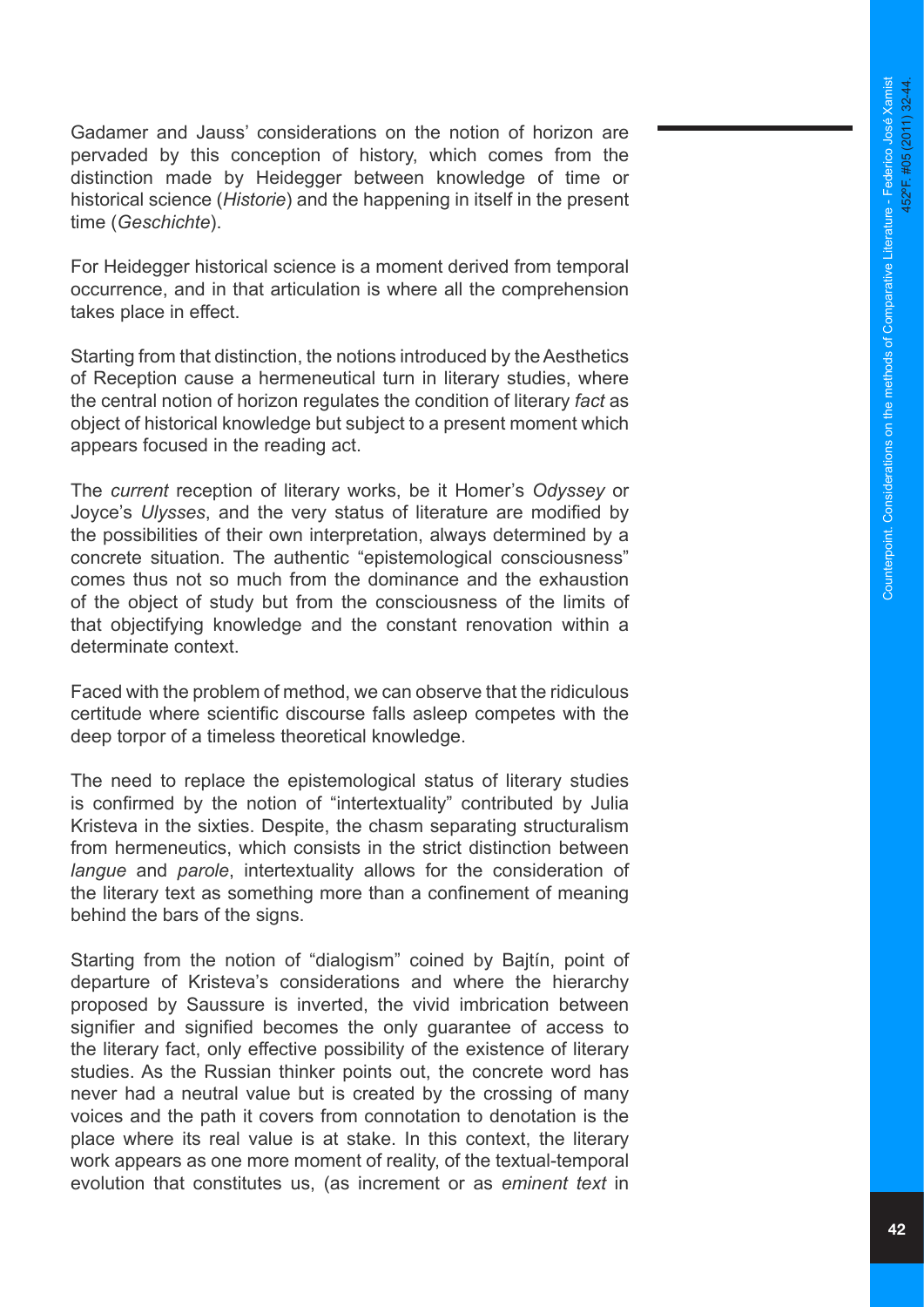hermeneutical terminology); a moment where that reality increases in the polyphony of the different human voices and productions which constitute the external tissue that safeguards us from the rough outside. The counterpoint, then, is revealed as our method or path not in order to gain access to an unfailing knowledge, but to find ourselves in that which we can become, to find ourselves in our lonely though shared world of contradictions.